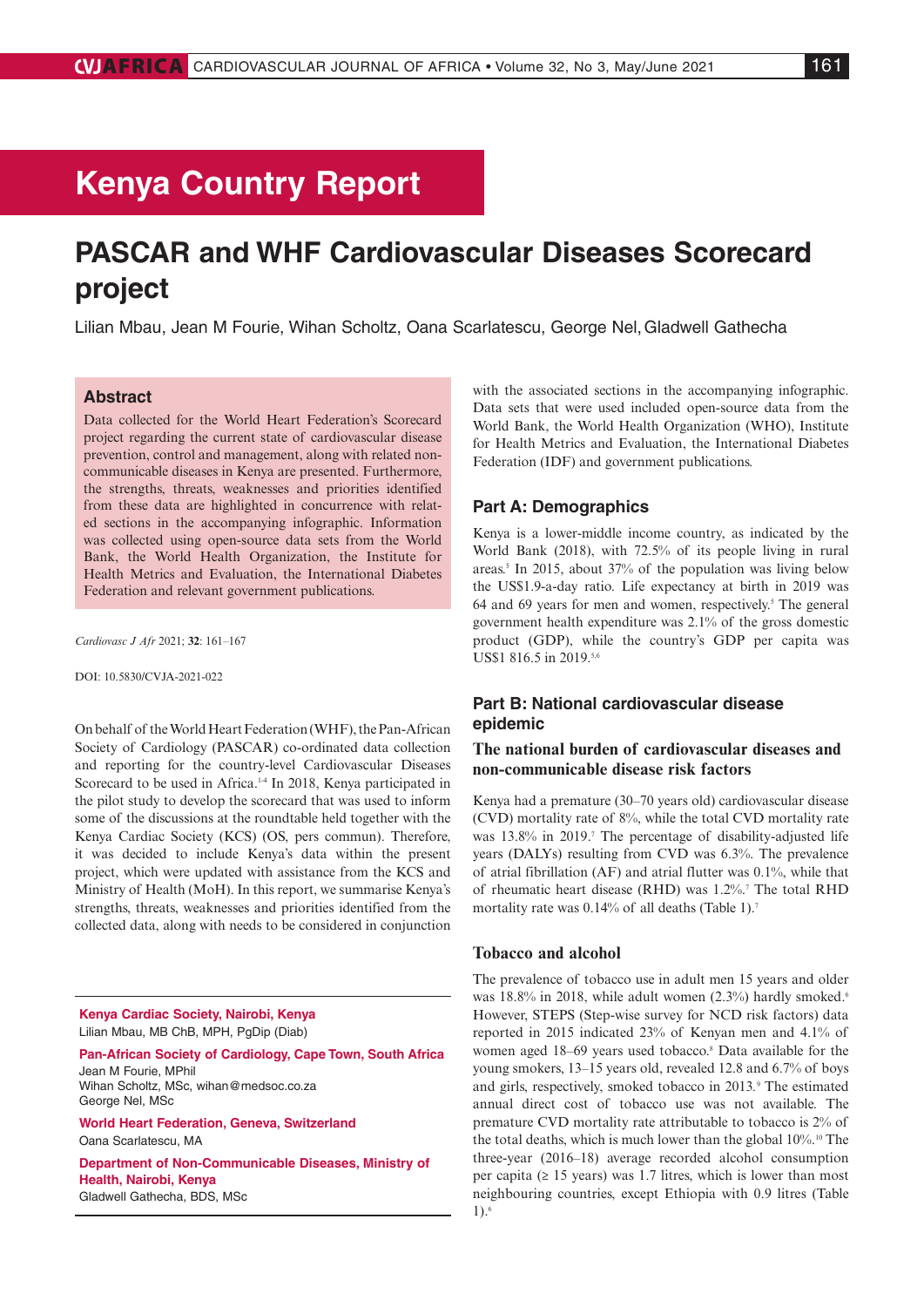#### **Raised blood pressure and cholesterol**

In 2015 the percentage of men and women with raised blood pressure (BP) [systolic BP (SBP)  $\geq$  140 mmHg or diastolic BP  $(DBP) \ge 90$  mmHg] was 25.1 and 22.6%, respectively.<sup>8</sup> Country data for raised total cholesterol level  $(≥ 5.0 mmol/l)$  in 2015 was 7.3% for men and 12.8% for women.<sup>8</sup> The percentage of DALYs lost because of hypertension was  $4.0\%$ ,<sup>11</sup> whereas mortality rate caused by hypertensive heart disease was 1.7% in 2019,<sup>7</sup> which was lower than the global figure of 2.05% (Table 1).

## **Physical activity**

In a study among adolescents, 86.8% were found to be insufficiently active [< 60 minutes of moderate to vigorous-intensity physical activity (PA) daily].12 In 2015, the age-standardised estimate for adults who were insufficiently active (< 150 minutes of moderate-intensity PA per week, or < 75 minutes of vigorousintensity PA per week) was 6.5%, which was much lower than that of the global data at  $27.5\%$  (Table 1).<sup>8</sup>

## **Overweight and obesity**

In 2015, adults aged 18 to 69 years had a prevalence of overweight [body mass index (BMI)  $\geq$  25–< 30 kg/m<sup>2</sup>] and obesity (BMI  $\geq$ 30 kg/m2 ) that was 19 and 8.9%, respectively.8 More women were respectively overweight or obese (24.9, 13.7%) than men (13.2, 4.3%) (Table 1).8

#### **Diabetes**

The percentage of the population aged between 18 and 69 years old, defined with a fasting glucose of  $\geq$  7.0 mmol/l or on medication for raised blood glucose (age-standardised) in 2015, was 1.5% for men and 2.3% for women.<sup>8</sup> In 2019, the prevalence of age-adjusted (adults 20–79 years) diabetes was 3.1%,13 which is lower than the global prevalence of 9.3% (Table 1).<sup>13</sup>

## **Part C: Clinical practice and guidelines Health system capacity and guidelines for NCD risk factors**

Kenya had an average of 1.6 physicians and 10 nurses per 10 000 of the population in 2018/19. The number of hospital beds was 13.3 and reported as 'The national average in-patient bed density' by the health facility assessment in 2018/19.14

In 2018, a locally relevant clinical tool was developed to assess CVD risk, which included locally relevant clinical guidelines for CVD prevention and detecting and managing AF.15 Guidelines for managing pharyngitis were reported in 2009.16 Locally relevant clinical guidelines for the management of acute rheumatic fever (ARF) and RHD have also been implemented, as have those for the treatment of tobacco dependence and its detection.15 However, no clinical registers of people with a history of ARF and RHD were available. In 2010, national clinical guidelines for managing diabetes were developed based on local and international best practices and updated in 2018.17,18

| Table 1. Cardiovascular disease indicators for Kenva                                                                                                                                                                                                                                                                                                                                                                          |                |                |                          |         |
|-------------------------------------------------------------------------------------------------------------------------------------------------------------------------------------------------------------------------------------------------------------------------------------------------------------------------------------------------------------------------------------------------------------------------------|----------------|----------------|--------------------------|---------|
| <b>Indicators</b>                                                                                                                                                                                                                                                                                                                                                                                                             | Male           | Female         | Total                    | Year    |
| Status of the national CVD epidemic                                                                                                                                                                                                                                                                                                                                                                                           |                |                |                          |         |
| Premature CVD mortality (30–70 years old) (% deaths)                                                                                                                                                                                                                                                                                                                                                                          | ÷,             |                | 8                        | 2012    |
| Total CVD mortality (% of deaths)                                                                                                                                                                                                                                                                                                                                                                                             | 12.9           | 15.0           | $13.8(31.8)^{7}$         | 2019    |
| Total RHD mortality (% of deaths)                                                                                                                                                                                                                                                                                                                                                                                             | 0.11           | 0.17           | $0.14(.5)^{7}$           | 2019    |
| DALYs attributable to CVD (%)                                                                                                                                                                                                                                                                                                                                                                                                 | 6.5            | 6.04           | 6.29 $(14.7)^7$          | 2019    |
| AF and atrial flutter $(\% )$                                                                                                                                                                                                                                                                                                                                                                                                 | 0.1            | 0.07           | $0.09(.5)^{7}$           | 2019    |
| Prevalence of RHD (%)                                                                                                                                                                                                                                                                                                                                                                                                         | 1.11           | 1.22           | $1.17(.5)^{7}$           | 2019    |
| Tobacco and alcohol                                                                                                                                                                                                                                                                                                                                                                                                           |                |                |                          |         |
| Prevalence of adult tobacco use ( $\geq$ 15 years old) (%) <sup>8</sup>                                                                                                                                                                                                                                                                                                                                                       | $23(36.1)^6$   | 4.1 $(6.8)^6$  |                          | 2015    |
| Prevalence of youth (13–15-year-olds) tobacco use $(\frac{9}{6})^8$                                                                                                                                                                                                                                                                                                                                                           | $12.8(18.4)^6$ | $6.7(8.3)^6$   | $\overline{a}$           | 2013    |
| Estimated direct (healthcare-related) cost of tobacco use in your population (current US\$)                                                                                                                                                                                                                                                                                                                                   |                |                | $\sim$                   |         |
| Proportion of premature CVD mortality attributable to tobacco (%)                                                                                                                                                                                                                                                                                                                                                             |                |                | $2(10)^7$                | 2004    |
| Recorded alcohol consumption per capita ( $\geq 15$ years) (litres of pure alcohol) (three-year average)                                                                                                                                                                                                                                                                                                                      |                |                | 1.7                      | 2016-18 |
| Raised blood pressure and cholesterol                                                                                                                                                                                                                                                                                                                                                                                         |                |                |                          |         |
| Population (15–64 years old) with raised BP (SBP $\geq$ 140 mmHg or DBP $\geq$ 90 mmHg) (%) <sup>8</sup>                                                                                                                                                                                                                                                                                                                      | $25.1(24.1)^6$ | $22.6(20.1)^6$ |                          | 2015    |
| Population with raised TC ( $\geq 5.0$ mmol/l) (%) <sup>8</sup>                                                                                                                                                                                                                                                                                                                                                               | 7.3            | 12.8           | $10.1 (38.9)^6$          | 2015    |
| DALYs attributable to hypertension (%)                                                                                                                                                                                                                                                                                                                                                                                        | 4.05           | 3.95           | $4.0(9.3)^{7}$           | 2019    |
| Mortality caused by hypertensive heart disease (% of deaths)                                                                                                                                                                                                                                                                                                                                                                  | 1.12           | 2.46           | $1.73(2.05)^{7}$         | 2019    |
| Physical activity                                                                                                                                                                                                                                                                                                                                                                                                             |                |                |                          |         |
| Adolescents $(11-17 \text{ years})$ old) who are insufficiently active $(< 60 \text{ minutes})$ of moderate-to vigorous-<br>intensity PA daily) $(\frac{9}{0})^{12}$                                                                                                                                                                                                                                                          | 84.9           | 88.9           | 86.8 (80.7) <sup>6</sup> | 2015    |
| Adults (age-standardised estimate) who are insufficiently active (< 150 minutes of moderate-intensity PA<br>per week, or < 75 minutes of vigorous-intensity PA per week) $(\%)^8$                                                                                                                                                                                                                                             | 6.3            | 6.8            | $6.5(27.5)^6$            | 2015    |
| Overweight and obesity                                                                                                                                                                                                                                                                                                                                                                                                        |                |                |                          |         |
| Adults (18-64 years old) who are overweight (BMI $\geq$ 25- $<$ 30 kg/m <sup>2</sup> ) (%) <sup>8</sup>                                                                                                                                                                                                                                                                                                                       | 13.2           | 24.9           | $19(38.9)^6$             | 2015    |
| Prevalence of obesity (BMI $\geq$ 30 kg/m <sup>2</sup> ) (adults 25–64 years old) (%) <sup>8</sup>                                                                                                                                                                                                                                                                                                                            | 4.3            | 13.7           | $8.9(13.1)^6$            | 2015    |
| Diabetes                                                                                                                                                                                                                                                                                                                                                                                                                      |                |                |                          |         |
| Defined population with fasting glucose $\geq 126$ mg/dl (7.0 mmol/l) or on medication for raised blood<br>glucose (age-standardised) $(\frac{9}{0})^8$                                                                                                                                                                                                                                                                       | $1.5(9)^6$     | $2.3(8)^6$     | 1.9                      | 2015    |
| Prevalence of diabetes $(20-79 \text{ years old})$ (%)                                                                                                                                                                                                                                                                                                                                                                        |                |                | $3.1(9.3)^{13}$          | 2019    |
| CVD, cardiovascular disease; RHD, rheumatic heart disease; DALYs, disability-adjusted life years; AF, atrial fibrillation; SBP, systolic blood pressure; DBP, diastolic<br>blood pressure; TC, total cholesterol; PA, physical activity; BMI, body mass index.<br><sup>7</sup> IHME global data exchange; <sup>8</sup> STEPS 2015; <sup>6</sup> WHO GHO data; <sup>12</sup> Guthold et al.; <sup>13</sup> IDF diabetes Atlas. |                |                |                          |         |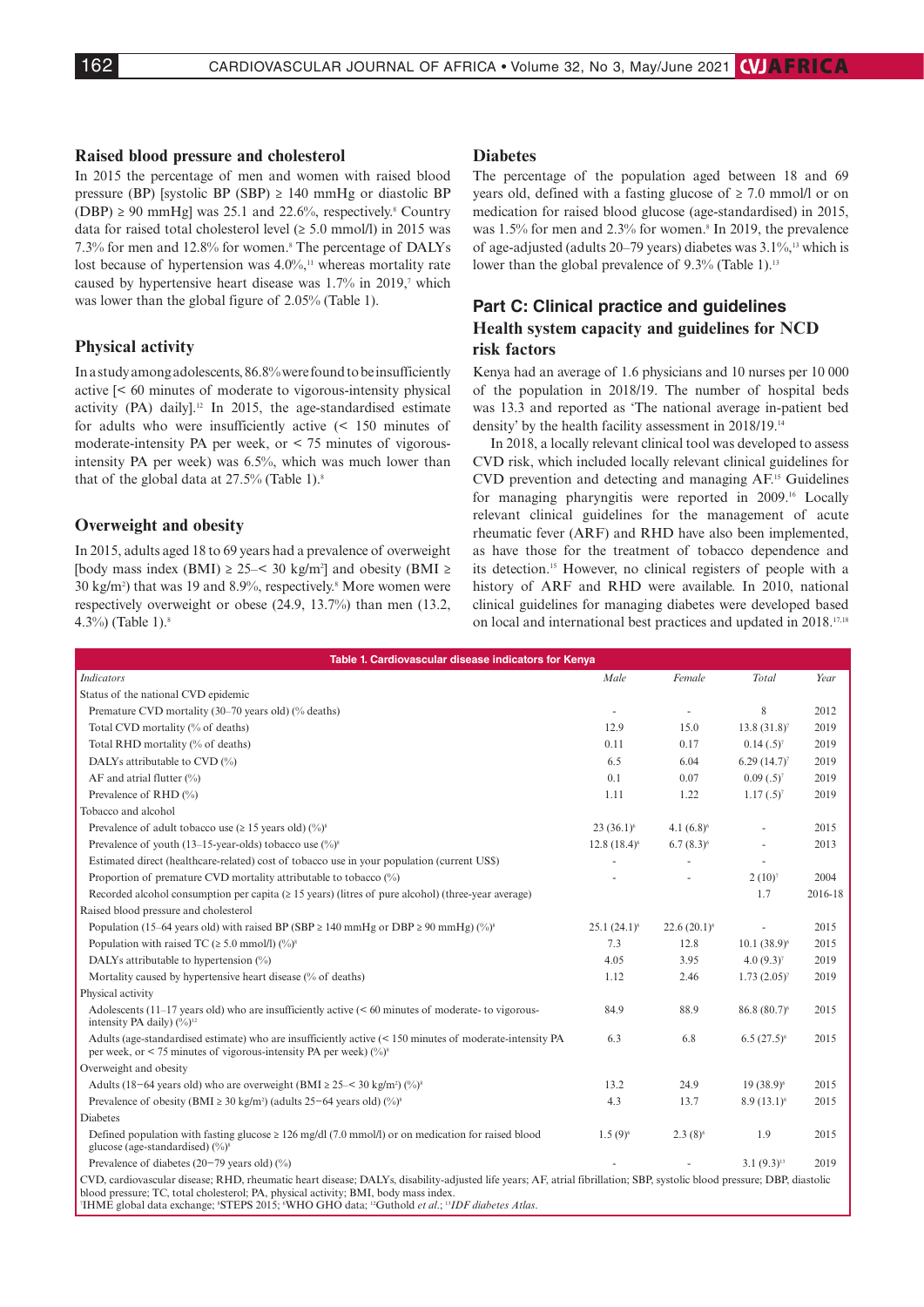However, no system to measure the quality of care provided to people who have suffered acute cardiac events has been noted.

#### **Essential medicines and interventions**

Most of the essential medicines were generally available in primary-care facilities except for warfarin and clopidogrel.<sup>6</sup> In 2015, total cholesterol measurement was generally available at the primary healthcare level, while CVD risk stratification or secondary prevention of rheumatic fever and RHD were not prioritised at this level.<sup>6</sup> However, in the new NCD strategic plan 2021–25, CVD risk stratification has been prioritised and should be available later in 2021.

#### **Secondary prevention and management**

The STEP survey revealed that 7% of hypertensive persons received medical treatment in 2015,<sup>8</sup> whereas no data were available on high-risk patients with AF being treated with oral anticoagulants or those with a history of CVD who were taking aspirin, statin and at least one antihypertensive agent.

#### **Part D: Cardiovascular disease governance**

Kenya does not have a national strategy or plan that specifically addresses CVD and their risk factors or RHD prevention and control as a priority. However, there is one that focuses on non-communicable diseases (NCDs) and related risk factors.<sup>6,19</sup> A national surveillance system that includes CVD and their risk factors has been set up.<sup>8,20</sup>

A national tobacco-control strategic plan and a multi-sectoral co-ordination mechanism have respectively been launched and implemented.21,22 Collaborative projects for NCD interventions, including CVD, have been implemented between the MoH and non-health ministries and civil societies in Kenya.23,24

In a report by the World Bank Group and MoH, the benefits of CVD prevention and control for population health and the economy have been modelled using the United Nation's interagency OneHealth Tool. This software-based healthmodelling tool is used to assess the costs and health benefits of interventions.<sup>25</sup>

#### **Assessment of policy response**

There is no legislation mandating health financing for CVD, essential CVD medicines at affordable prices or any court orders protecting patients' rights and mandating improved CVD interventions, facilities, health-system procedures or resources. Legislation is employed in areas where smoking is banned, as are visible warnings on tobacco packs, advertising, and measures to protect tobacco control policies from tobacco industry interference.21 Through the solatium fund, that is from taxation of tobacco or other 'sin' products, sustainable funding for CVD is partially available.<sup>26</sup>

Policies that ensure equitable nationwide access to healthcare professionals and facilities are also present.23 Furthermore, policy interventions that promote a diet that reduces CVD risk are available.15 Kenya's Health Act of 2017 mandates implementing policies to reduce NCDs, including CVD.<sup>27</sup> No other legislation is available or in place.

#### **Stakeholder action**

Non-governmental organisation advocacy for CVD policies and programmes,<sup>28</sup> along with active involvement of patients' organisations in advocacy for CVD/NCD prevention and management, are in place.<sup>24</sup> Advocacy champions along with patient engagement groups for RHD have been implemented.

Civil society is involved in the development and implementation of a national tobacco-control plan.21 There is a technical working group that draws multi-sectoral participation for NCDs/CVD.24,29 These societies include the Kenya Association for Prevention of Tuberculosis and Lung Diseases, KCS, Kenya Diabetes Association, Kenya Society for Haemato-Oncology and the Non-Communicable Disease Alliance, Kenya.24

Specific activities by cardiology professional associations aimed at 25% reduction in premature CVD mortality by 2025 have been developed,<sup>19</sup> while no hypertension screening by businesses at workplaces was reported.

Forthcoming from these data, we summarise Kenya's strengths, weaknesses, threats and priorities.

#### **Strengths**

National guidelines for most CVD and NCD risk factors have been developed.15,17 Through Kenya's national NCD strategic plan 2015–20 (the NCD strategic plan 2021–25 will be launched by May/June 2021), the MoH has envisioned to:

- establish mechanisms to integrate NCD prevention and control at national and county level into policies across all government sectors
- formulate and strengthen legislations, policies and plans for preventing and controlling NCDs at county and national government level
- promote healthy lifestyles and implement interventions to reduce the modifiable risk factors for NCDs, which include unhealthy diets, physical inactivity, harmful use of alcohol, tobacco use and exposure to tobacco smoke
- promote and conduct research and surveillance for the prevention and control of NCDs, which include CVD
- promote sustainable local and international partnerships for preventing and controlling NCDs
- establish and strengthen effective monitoring and evaluation systems for NCDs and their determinants
- strengthen health systems for NCD prevention and control across all levels of the health sector
- promote and strengthen advocacy, communication and social mobilisation for NCD prevention and control.

The Kenya Health Policy  $2014-30<sup>23</sup>$  outlines the direction the health sector has taken to ensure that the overall status of health is not only in line with the Constitution of Kenya 2010 but is also significantly improved.<sup>14</sup> Furthermore, the policy identifies key areas of focus, which include reducing the burden of NCDs through strengthening primary healthcare, among other strategies.23 Kenya reported having a nutritional strategy to control unhealthy diets, by promoting healthy diets.19 Since 2013, free maternity services have been introduced, leading the way for increased access to healthcare by reducing household expenditure on health*.* 30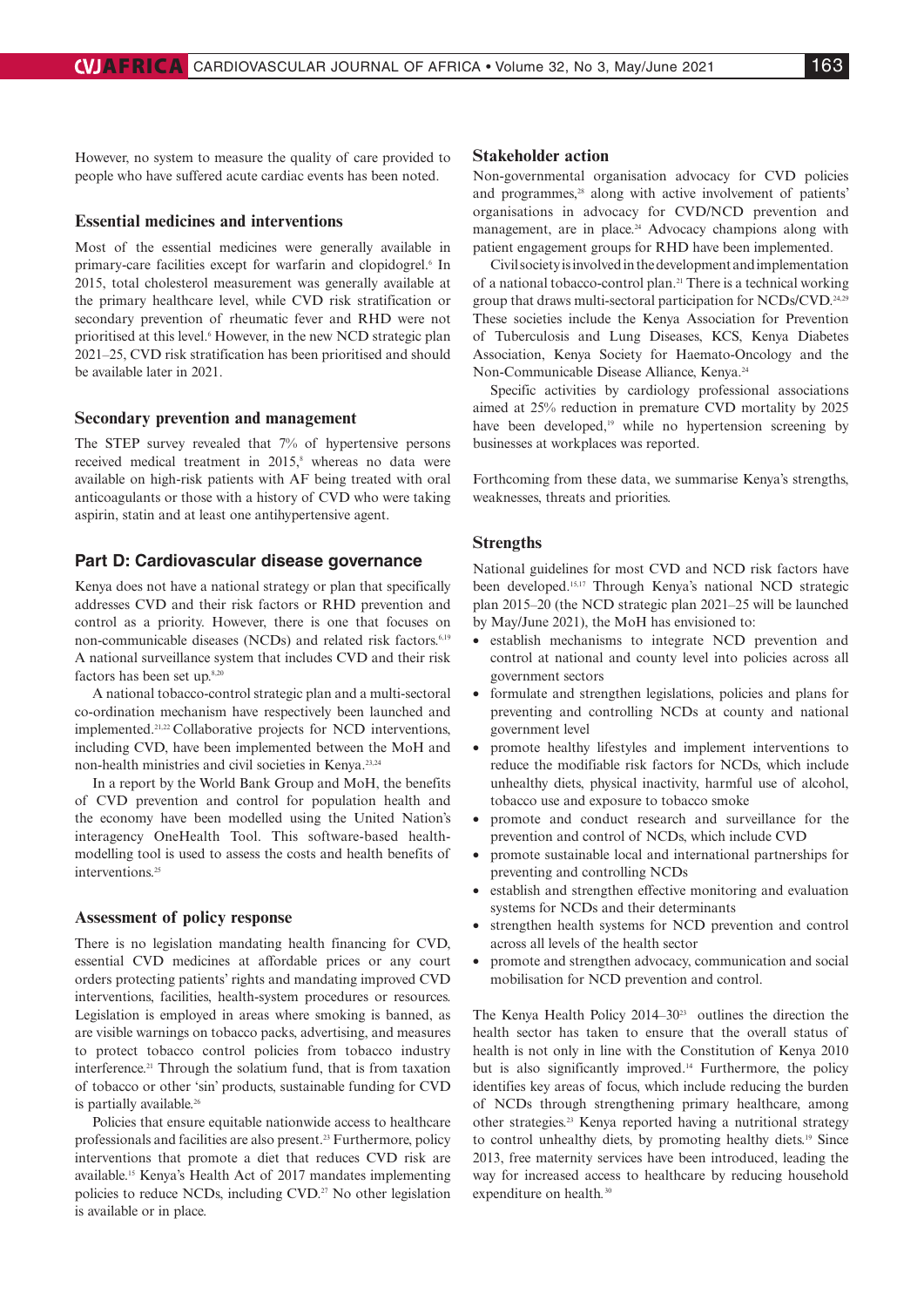#### **Weaknesses**

Kenya does not have a national strategy or plan that specifically addresses CVD and their risk factors or RHD prevention and control as a priority. Although the country's Poverty Reduction Strategy Paper and National Development Plan, *Vision 2030*, include health under the social pillar, NCDs are not mentioned. Furthermore, implementation of the nutritional strategy is weak.<sup>24</sup>

#### **Threats**

Raised BP levels among Kenyans are a matter of concern, as in the other countries under investigation, except Ethiopia and Rwanda that had levels below 20% among men and women. A project by Abt Associates was done to find the best approach to addressing NCDs in Kenya.<sup>31</sup> Heart disease and diabetes were increasing, with hypertension being the leading cause of CVD. The Healthy Heart Africa programme was established with the main barriers being a lack of awareness, insufficient screening and inadequate access to affordable medication for hypertension.<sup>31</sup>

Kenya's total CVD mortality rate (13.8%) is higher than most of the other African countries participating in the CVD Scorecard project; those with a higher rate are South Africa (16.1%), Namibia (17.7%), Sudan (33%) and Tunisia (51.5%). Although the prevalence of RHD (1.2%) is higher than most of these countries, the mortality rate, in comparison, is similar or lower, with only Namibia having a lower rate at 0.11 versus  $0.14\%$ .

Tobacco use among young men is high at almost 13%, while more young women (6.7%) were found to make use of this habit than adult women (4.1%). Almost 90% of adolescents are not physically active according to the daily 60 minutes of moderateto vigorous-intensity PA recommended by the WHO.

## **Priorities and achievements**

To achieve global and national health goals highlighted in the Sustainable Development Goals, strengthening the health workforce through policy, adequate financing, planning, recruitment, training and retention will ensure improved access to healthcare and health systems.<sup>30</sup>

In a study on the determinants of CVD mortality, it was suggested that prevention and adherence to treatment for CVD be addressed at the policy, population and individual level, along with socio-economic factors.<sup>32</sup>

Dissemination of the National CVD guidelines launched by the MoH in 2018 to improve heart health outcomes of Kenyans has commenced at various workshops throughout the country. CVD prevention, hypertension control, heart failure and RHD are top-listed to receive attention by health professionals and related officials.33 KCS, through the WHF's World Heart Grant Programme, initiated a campaign, 'Meet your Heart Doctor'.34 The main objectives are to:

- increase awareness of heart diseases and the link between COVID-19 and CVD
- educate people to manage their condition and prevent COVID-19 infection
- build up the capacity for KCS to interact more effectively with patients and develop a strategy for meaningful engagement with this population.

The country is continually training healthcare workers on hypertension and heart failure. So far 1 500 health workers have been trained in Kenya and we plan to train more (GG, pers commun). Improvement of routine data systems for CVD is a priority in the MoH in Kenya.

This publication was reviewed by the PASCAR Governing Council and approved by the president of the Kenya Cardiac Society.

#### **References**

- 1. Mohamed AA, Fourie JM, Scholtz W, *et al*. Sudan Country Report: PASCAR and WHF Cardiovascular Diseases Scorecard project. *Cardiovasc J Afr* 2019; **30**: 305–310.
- 2. Dzudie A, Fourie JM, Scholtz W, *et al*. Cameroon Country Report: PASCAR and WHF Cardiovascular Diseases Scorecard project. *Cardiovasc J Afr* 2020; **3**1(2): 103–110.
- 3. PASCAR WHF. The World Heart Federation and Pan-African Society of Cardiology Cardiovascular Disease Scorecard project for Africa. *Cardiovasc J Afr* 2020; **31**(4)(Suppl): 1–56.
- 4. Gamra H, Maatoug J, Fourie JM, *et al*. Tunisia Country Report: PASCAR and WHF Cardiovascular Diseases Scorecard. *Cardiovasc J Afr* 2020; **31**: 267–273.
- 5. World Bank. [Online] 2020. [https://data.worldbank.org/.](https://data.worldbank.org/)
- 6. World Health Organization. The Global Health Observatory (GHO) WHO. [Online] 2020. [https://www.who.int/data/gho/.](https://www.who.int/data/gho/)
- 7. Institute for Health Metrics and Evaluation (IHME). GHDx Global Health Data Exchange. [Online] 2019. [http://ghdx.healthdata.org/gbd](http://ghdx.healthdata.org/gbd-)results-tool.
- 8. Division of Non-Communicable diseases. Kenya STEPwise survey for non-communicable diseases risk factors 2015 report *.* Nairobi, Kenya: Ministry of Health, 2015.
- 9. World Health Organization. Kenya Global Youth Tobacco Survey (GYTS) FACT SHEET. *NCD Microdata Repository* [Online] 2013. [https://extranet.who.int/ncdsmicrodata/index.php/catalog/142.](https://extranet.who.int/ncdsmicrodata/index.php/catalog/142)
- 10. World Health Organization. Global Report on Mortality Attributable to Tobacco*.* Geneva, Switzerland: WHO, 2012.
- 11. Institute for Health Metrics and Evaluation (IHME). GHDx. Global Health Data Exchange*.* [Online] 2017. [http://ghdx.healthdata.org/gbd](http://ghdx.healthdata.org/gbd-)results-tool.
- 12. Guthold R, Stevens GA Riley LM, *et al*. Global trends in insufficient physical activity among adolescents: a pooled analysis of 298 population-based surveys with 1·6 million participants. *Lancet Child Adolesc Health* 2020; **4**(1): 23–35.
- 13. International Diabetes Federation. *IDF Diabetes Atlas.* 9th edn. [Online] 2019. [http://www.diabetesatlas.org/en/resources/.html.](http://www.diabetesatlas.org/en/resources/.html)
- 14. Ministry of Health. The Kenya Harmonized Health Facility Assessment (KHFA) 2018/19. Nairobi: Division of Health Sector Monitoring and Evaluation, 2018.
- 15. Ministry of Health. Kenya National Guidelines for Cardiovascular Disease*.* Nairobi, Kenya: Division Non-Communicable Diseases, 2018.
- 16. Ministries of Medical Services and Public Health & Sanitation. *Clinical Management and Referral Guidelines – Vol II: Clinical Guidelines for Management and Referral of Common Conditions at Levels 2–3: Primary Care.* Nairobi: World Health Organization Kenya Country Office, 2009.
- 17. Ministry of Public Health and Sanitation. *National Clinical Guidelines for Management of Diabetes Mellitus.* 1st edn. Nairobi, Kenya: Division of Non-communicable Diseases, July 2010.
- 18. The National Diabetes Prevention and Control Program. *Kenya National Clinical Guidelines for the Management of Diabetes Mellitus.* 2nd edn.